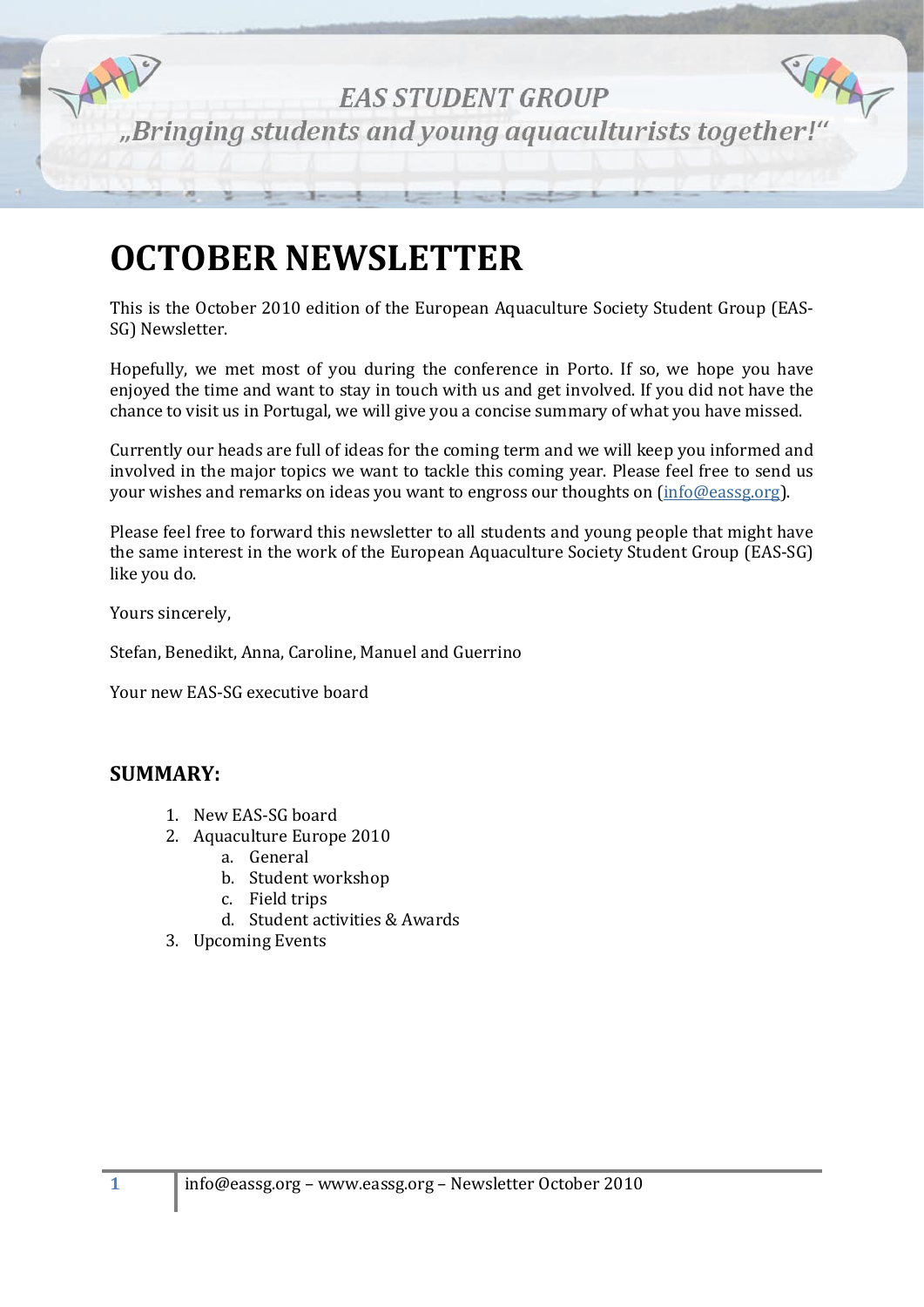

# **1. New EAS-SG board**

### *Yes, that's right: We have a new board!*

Last year's executive board term has officially ended during the annual Aquaculture Europe meeting in Porto this year. The new executive board will be your direct contact for the coming year until the next AE2011 in Rhodes Island, Greece.

In the name of the whole community, we would like to express our thanks to our former president Lena Trenovszki for her work and support for the European Aquaculture Society and especially the Student Group. Lena has reached the top of the group, being a dedicated and passionate president, bringing the community closer together and especially building a bridge between members from the eastern and western European countries.

Some of the names of the new board might sound familiar to you: **Stefan Meyer** from Hamburg, Germany has become our new president, **Benedikt Frenzl** from Starnberg, Germany is the new president elect, **Anamaria Rekecki** from Ghent, Belgium is still our trustworthy treasurer and **Guerrino Macori** from Pisa, Italy has altered his position from IT-manager to facebook-community-coordinator.

The new names on the board are **Manuel Sardinha** from Azores, Portugal and **Caroline Laursen** from Hellerup, Denmark. Manuel will be our new IT-manager and Caroline will be the new secretary of the EAS-SG, responsible for all written published material.

Please refer to our [homepage](http://www.eassg.org/index.php?option=com_content&view=category&layout=blog&id=52&Itemid=54) for profiles of our past, current and new board members.

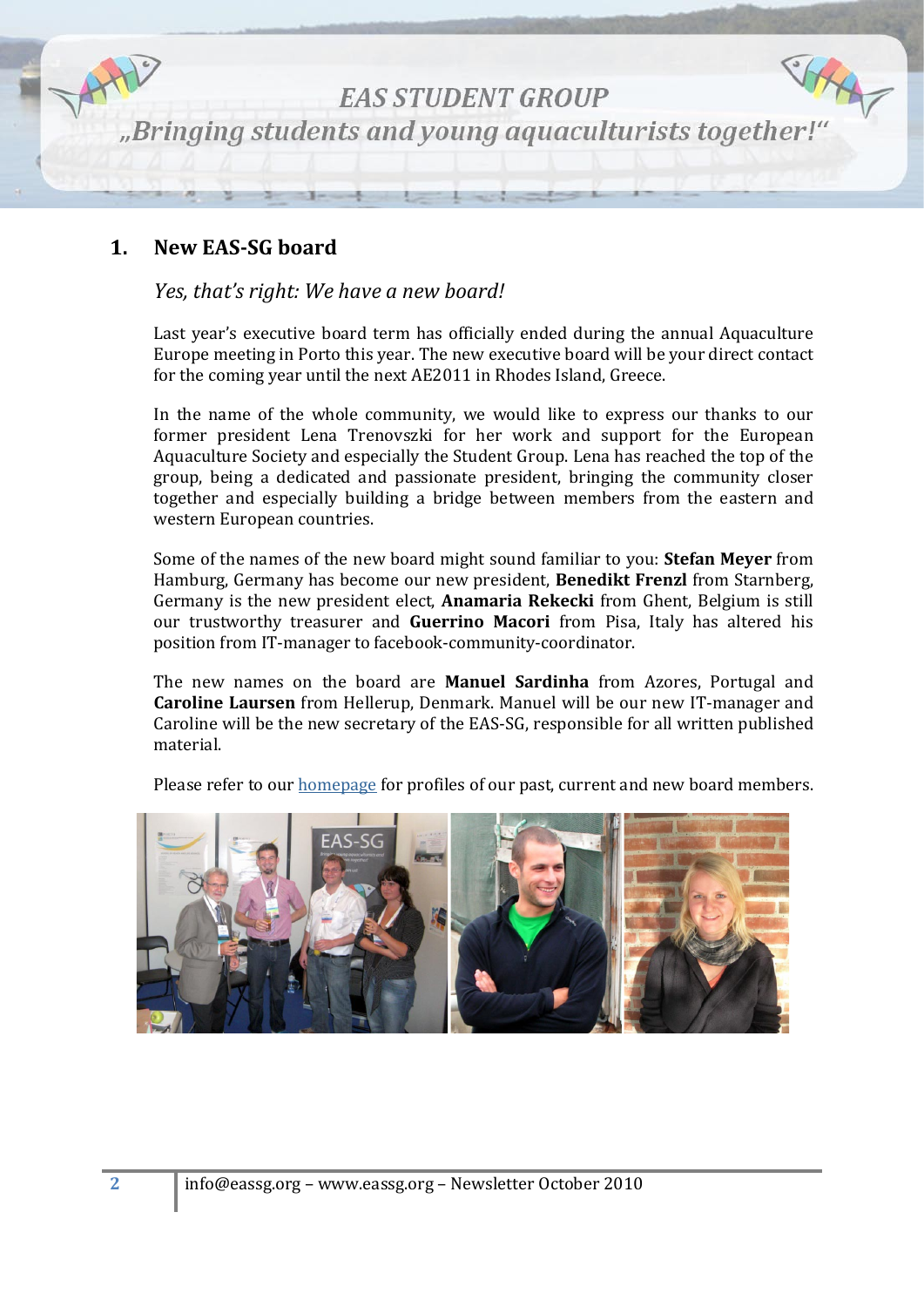

# **2. Aquaculture Europe 2010**

*This was Aquaculture Europe 2010 in Porto, Portugal*

#### **a. General**

AE2010 in Porto was headlined "Seafarming tomorrow". Various thematic topics were discussed and presented in the parallel session program including "Finfish hatchery production", "Shellfish (juvenile) production, in hatchery and natural spat collection", "Novel feeds, ingredients and additives", to name just a few. Around 1100 conference participants attended plenary sessions and social events and enjoyed the fantastic venue in beautiful Porto. A more detailed summary of the major outcomes of the conference will be featured in the next EAS magazine.

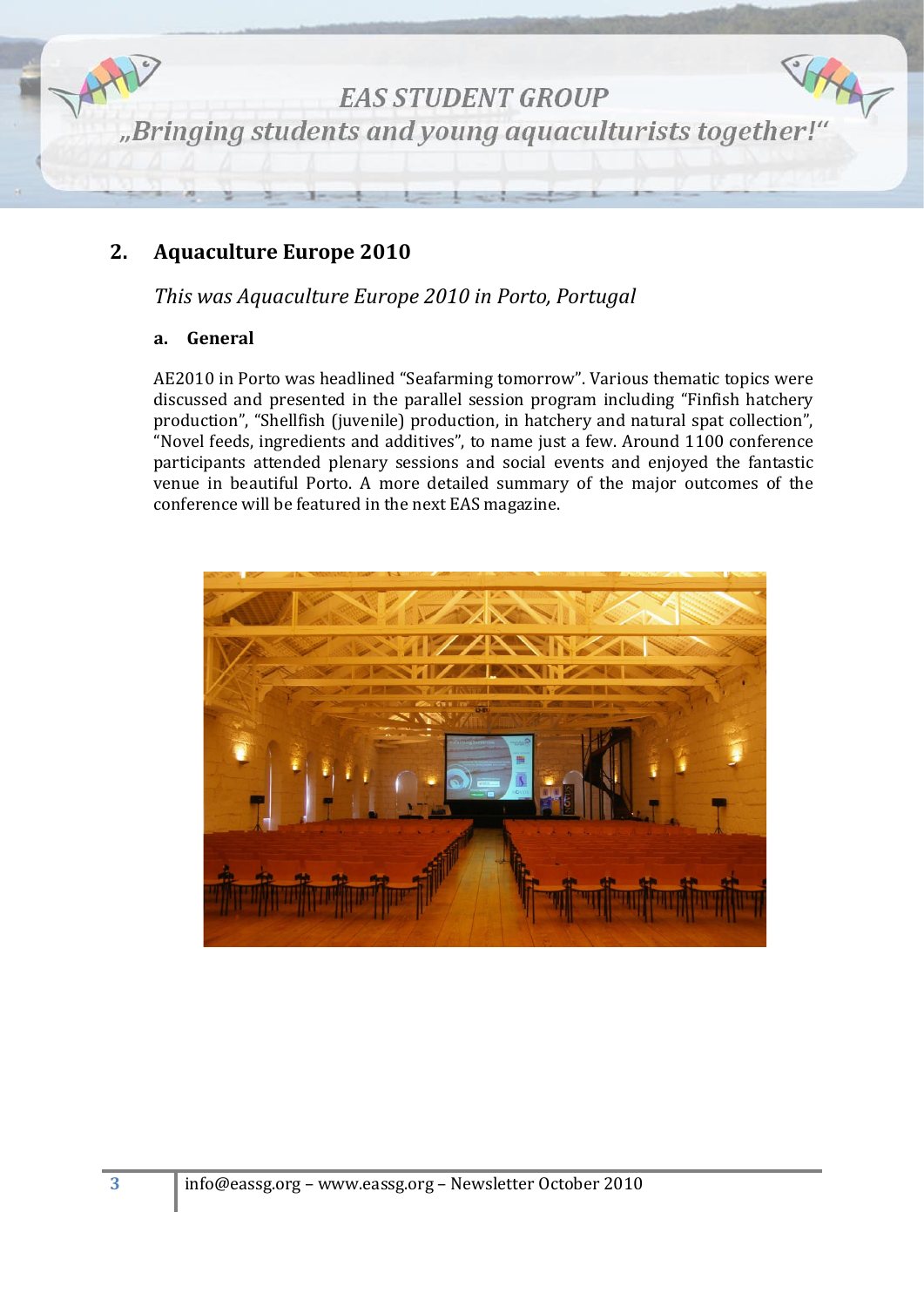

SHAR **EAS STUDENT GROUP** "Bringing students and young aquaculturists together!"

#### **b. Student workshop**

This year's Aquaculture Europe conference featured the 4th EAS Student Group workshop and the 1st open student forum, a dedicated program for students and young researchers to expand their view on student-relevant trends and developments in the aquaculture sector. The session was made up of four invited talks and an open forum, where workshop participants had the opportunity to get in touch with the presenters and each other. The session was closed with the invitation to a social event in a traditional Fado restaurant in Porto.

The workshop attracted in total 108 participants of all status groups (mainly students though) and nationalities. The first 100 guests were awarded with a free gift sponsored by the EAS Student Group (a bag, a pen, a notepad, a T-Shirt, info-material from the various projects and a cheerful smile from the registration crew). After listening to the talks, workshop participants were divided into smaller groups of 4 to 6 people and could use a prepared group task sheet to get in touch with the presenters. The task sheets were designed as a role play to simulate the situation of, e.g., a foreign student from country X preparing an extended study trip to country Y, to learn a little bit of the local language, to find a scholarship for the trip and to decide rather to go to a university, a research institute or a company. Vivid discussions among small groups and presenters lasted for long after the official closure of the session. In summary, this workshop format, including the forum, was a great opportunity for young researchers and students to come together and to exchange. To be continued in 2011...

We would like to thank all participants of the workshop; the congress room was full (!!!). The good attendance and interest displayed not only by students, but lecturers as well, in our student topics shows that we operate on the same level as you, the students. We hope you have enjoyed the presentations, which gave a good overview of possibilities, necessary skills, chances for education and an insight into possible future careers. We were able to support our participants with topic related promo material. If you have attended please feel free to send your feedback to us [\(info@eassg.org\)](mailto:info@eassg.org).

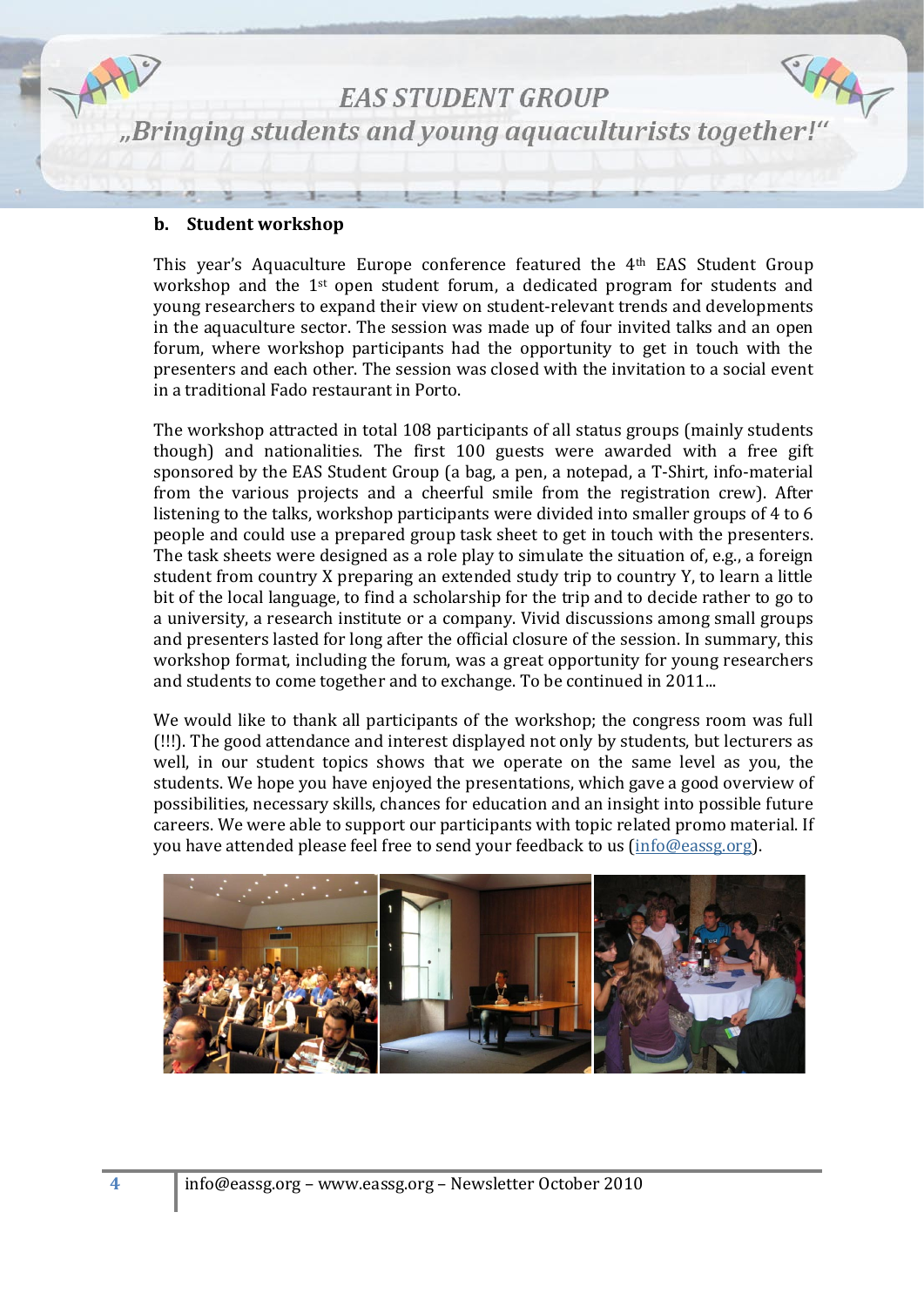

#### **c. Field trips**

We were able to offer a "*students only*" field trip to a fish farm in Aveiro. In an open pond system, which was connected to the sea using sea-water-sluices, sea bass, sea bream and meager (stone bass) where raised using automated pellet feeders. The fish farm was extensively used, producing mainly fish for export.

During our field trip we offered a lunch at the city of Aveiro, followed by a boat tour on one of the many canals. Aveiro is known as the Portuguese Venice due to its sophisticated canal and wetland system. In the afternoon we were involved in the festivities celebrating "Implantação da República", the Portuguese Republic Day.

For the official EAS field trip a visit to a recirculating turbot farm was organized. Stashed on top of each other in long shallow flow through channels the turbot was raised to market size. Almost the entire product is shipped to Italy for human consumption. The field trip ended with a visit to a Bacalhau (stockfish) factory, showing the production and processing methods of this typical Portuguese fish product. The process from cleaning of the cod to salting, drying and packaging was explained.



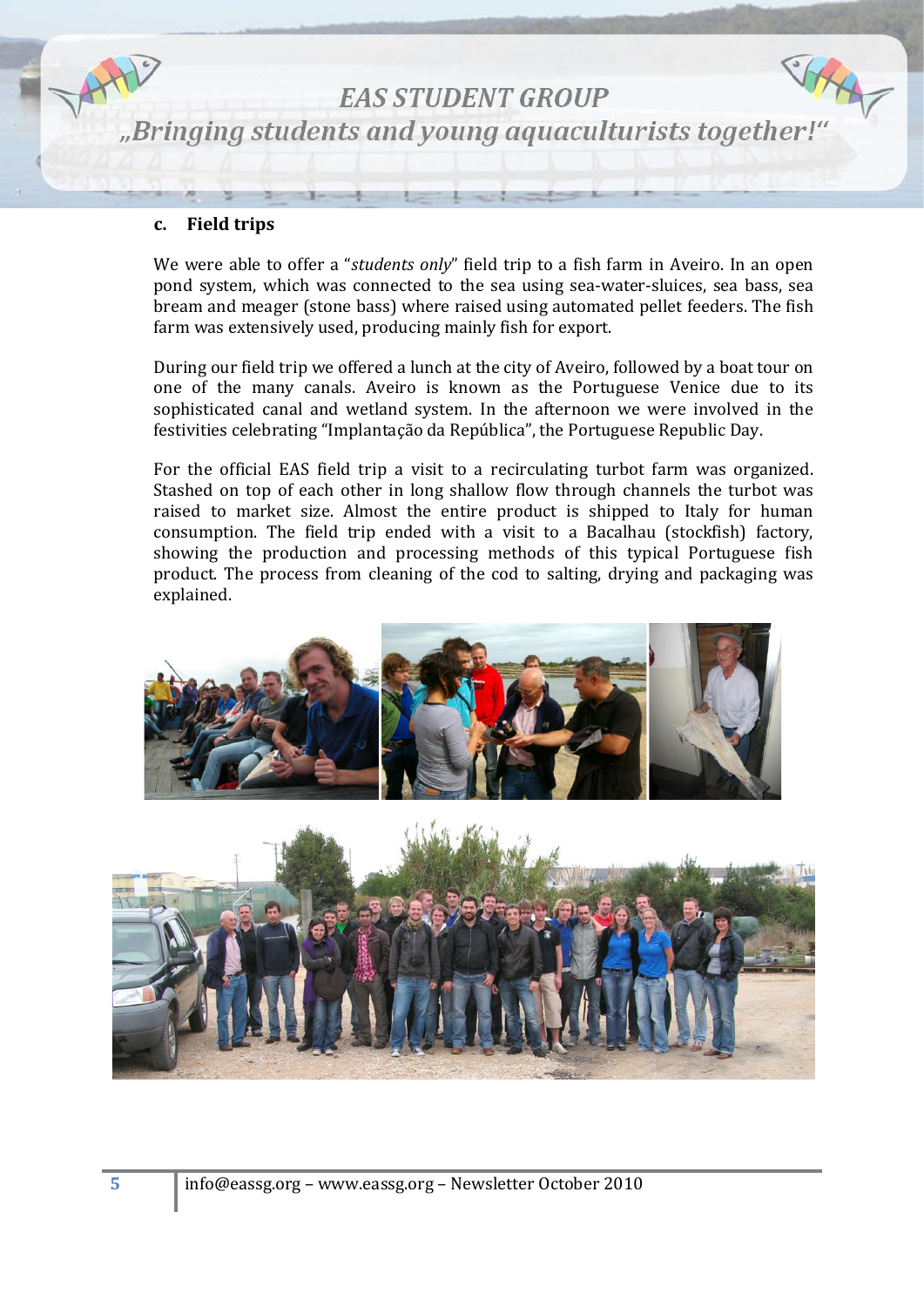

#### **d. Student activities & Awards**

EAS-SG Ibrahim Okumus Award 2010

This award honors the life of Professor Ibrahim Okumus (1960-2008) of the Faculty of Fisheries in Rize University, Turkey, and is awarded by the EAS Student Group. In respect to his achievements for next generation researchers, the EAS Student Group awarded the BEST STUDENT POSTER CONTRIBUTION at AE2010 in Porto with a certificate and a price money of 300  $\epsilon$ . The Ibrahim Okumus Award was sponsored by the BIOMIN BRAIN program.

And the winner is…

**José Andrés Aranda-Burgos et al.** from University of Santiago de Compostela (Spain)

with the poster:

#### **EMBRYONIC AND LARVAL DEVELOPMENT OF THE GROOVED CARPET SHELL Ruditapes 6ecussates: A SCANNING ELECTRON MICROSCOPY STUDY**



The successful candidate and his poster were chosen by a judging panel of students and scientists and the award was announced at the final wrap-up session of the conference.

--------------------------

We, the EAS-SG, hope to have provided an interesting and also amusing program to you. For us, the AE2011 was a success, since we have gained many new friends, and perhaps promoted aquaculture among young people. We have reached our goal: **Bringing students and young aquaculturists together!!!!**